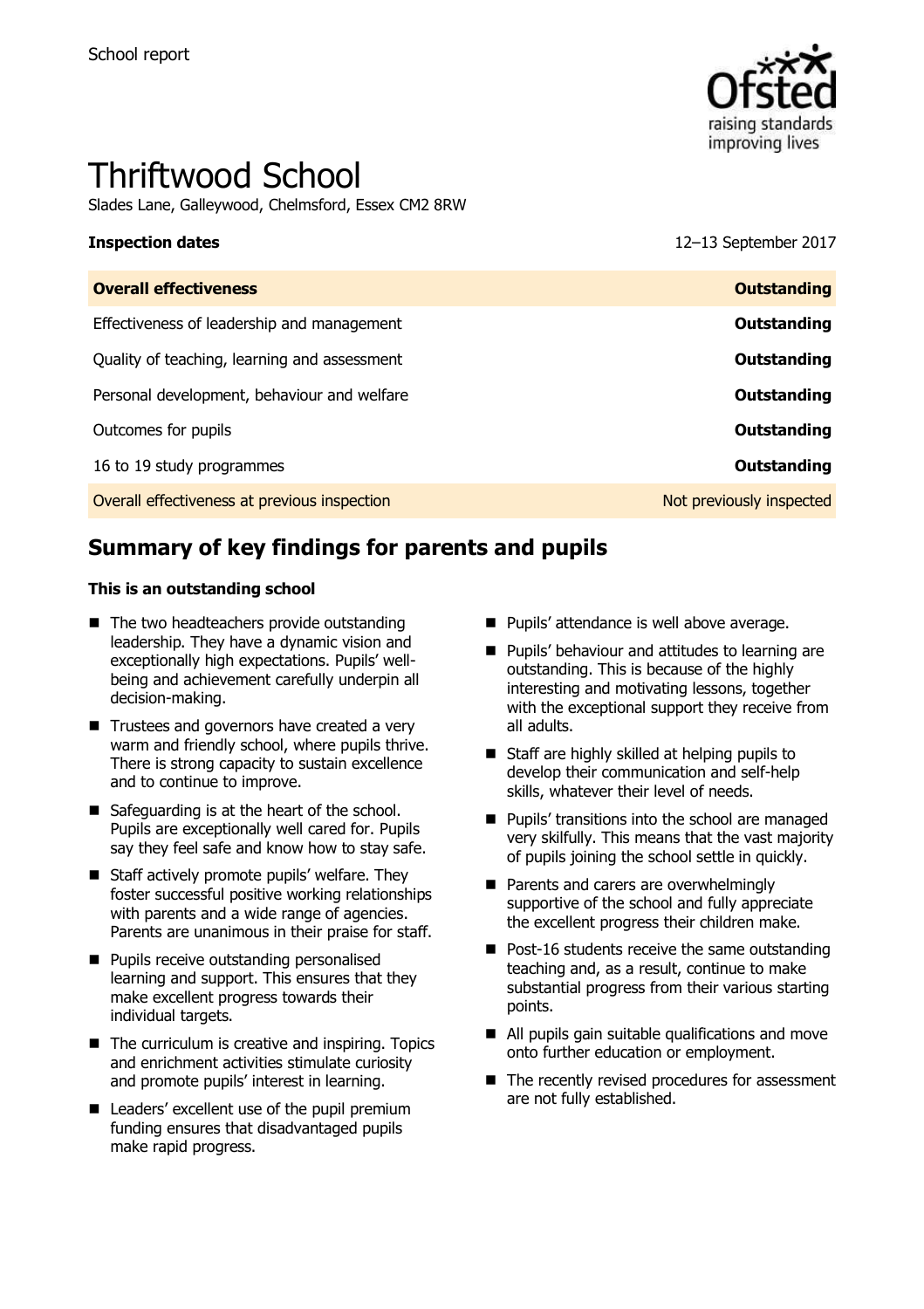

# **Full report**

### **What does the school need to do to improve further?**

■ Leaders need to embed the school's newly established assessment procedures throughout the school.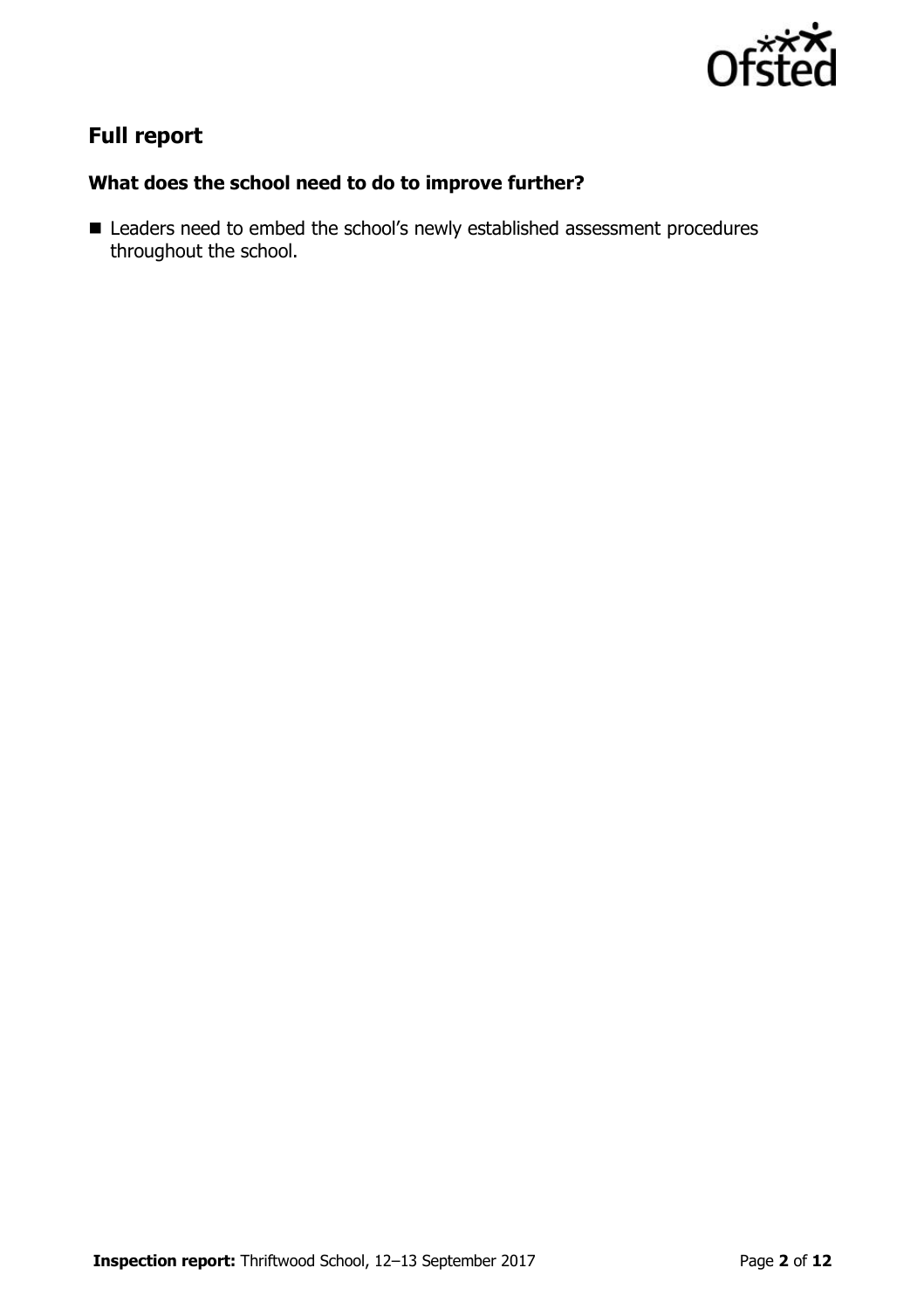

# **Inspection judgements**

### **Effectiveness of leadership and management Cultum Outstanding**

- The exceptional skills of the school headteacher and the college headteacher make a powerful combination. They are relentless in their ambition and drive for improvement. They share a vision and a passion for the difference they can make to pupils' lives. They are fully supported by the strongly motivated staff in the pursuit of excellence for pupils' achievement and personal development.
- Leaders have worked tirelessly to achieve a smooth transition between the school and college. Together, they have developed the environment, curriculum and approaches to learning that enable pupils to settle quickly and make outstanding gains in their learning and in their personal development. This ensures that no learning time is lost, and pupils make the transition without becoming worried.
- The school's self-evaluation rightly reflects a provision which is striving for excellence at every opportunity. They use the information gathered to inform meticulous school improvement planning. Leaders and governors have a realistic view of the strengths and weaknesses in the school.
- Leaders use monitoring information extremely well to devise insightful plans for improvement. Their accurate judgements mean that areas for development are identified in detail. Action is taken swiftly to provide highly relevant training and support for teachers to ensure continual improvement.
- The carefully thought-out curriculum is exceptionally well planned and specifically adapted to provide individual, personalised learning programmes. This includes personalised academic, social and physical targets for every pupil. Outstanding sensory programmes enable stimulus and access for all pupils. This results in very significant steps forward in their physical development. Classrooms are extremely well equipped with resources that provide pupils with an inspiring place to learn.
- **Pupils' spiritual, moral, social and cultural education is very strong and permeates every by a Pupils'** aspect of the school. The school's dynamic Forest School programme utilises the woodland space for pupils to learn about the natural environment. This promotes selfawareness, problem-solving and cooperation with others. Pupils are given opportunities to participate in engaging and motivating activities that develop their confidence and self-esteem.
- Rigorous procedures are in place to monitor teachers' performance. Teachers are well aware of their accountability for pupils' performance.
- Leaders regularly visit lessons to check the effectiveness of teaching and its impact on pupils' progress. They also scrutinise teachers' plans and pupils' work. Any variability in teaching is fully addressed through regular training opportunities for all staff. This results in pupils making outstanding progress across the key stages.
- Leaders and governors ensure that pupil premium funding is spent wisely and is meticulously accounted for. Using their detailed knowledge of individual pupils, leaders have identified precisely the barriers to learning that disadvantaged pupils face. Pupils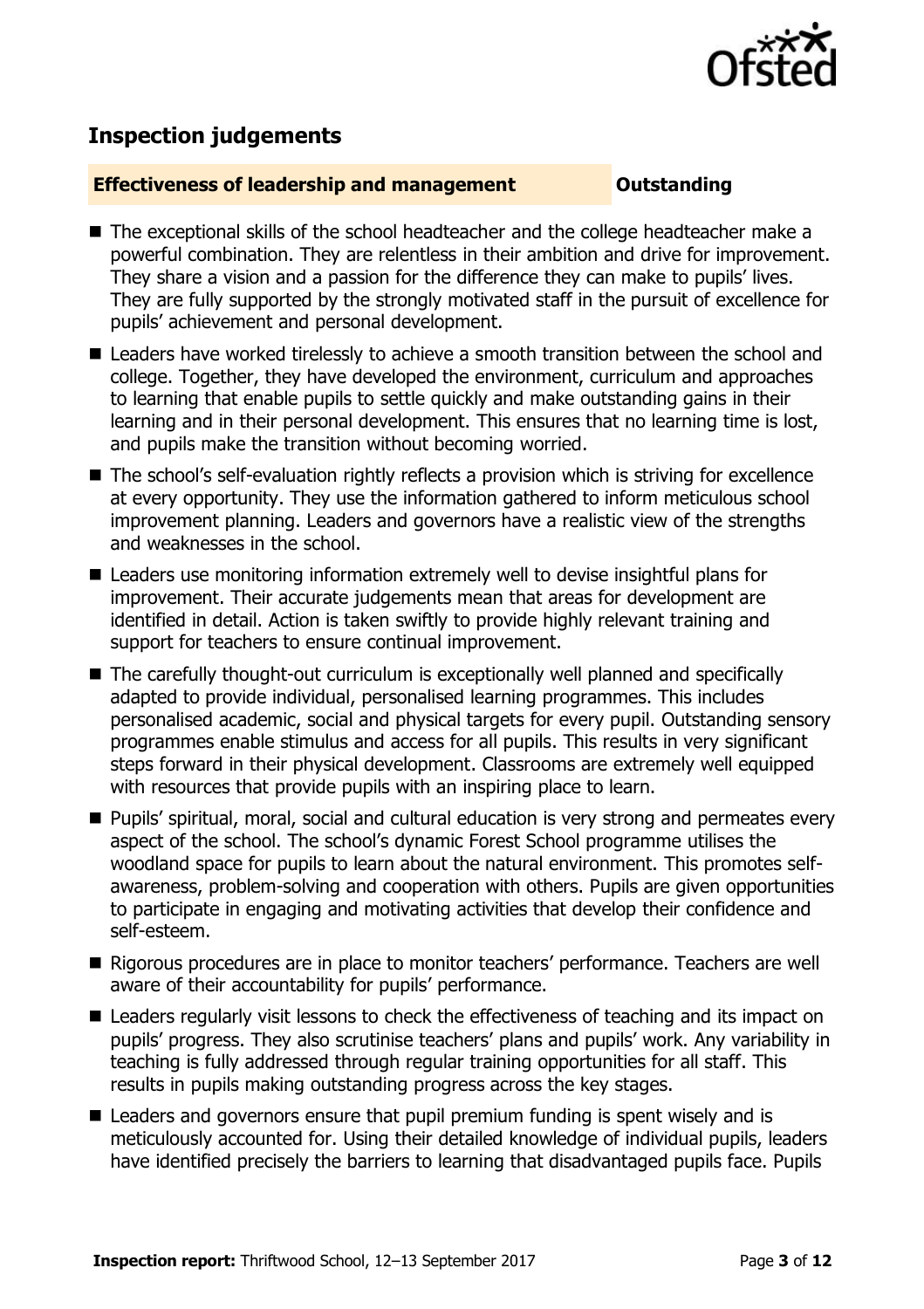

of all abilities benefit from tailored teaching and support for their personal development.

- Leaders spend the additional Year 7 catch-up premium and the funding for pupils who have special educational needs and/or disabilities effectively. Funding is used well to enhance pupils' development of literacy and numeracy. Good provision is also made for the development of pupils' social, emotional and mental health.
- The primary physical education and sport premium is used exceptionally well to extend pupils' fitness and skills. Pupils value the wide range of sports on offer and the opportunities to use the new equipment that has been purchased. These activities have supported team-building and developed pupils' confidence.
- Leaders have recently updated the school's system to monitor and assess pupils' progress. Leaders acknowledge that more time is needed for these procedures to become embedded before the use of assessment is fully effective.
- The local authority provides light-touch support for this outstanding school. The school is outward-looking and forward-thinking. It offers outreach support to leaders, teachers and support staff in mainstream schools, who work with pupils who have moderate learning difficulties with complex additional needs. The school develops the knowledge and understanding of staff, providing them with strategies to improve pupils' access to the curriculum, social and communication skills, learning and behaviour.
- **Parents are overwhelmingly supportive of the school and college. They are extremely** satisfied with its work. They value the very strong partnerships they have with school and college staff. They are confident their children are well taught and looked after. One parent said: 'The staff do an exceptional job in providing our children with the additional skills and strategies they will need to cope with life outside of their very safe school environment.' Another said, 'This is an amazing school full of heart and passion.'

### **Governance of the school**

- The chief executive of the SEAX Academy Trust is determined and highly effective in fulfilling her role. Her actions have continuously supported the school and ensure that it is an exceptional place for learning. She conveys strongly her strategic vision, ambition and sense of moral purpose.
- The chair of governors makes an outstanding contribution to the school. She shares the headteachers' passion to do everything possible to meet the needs of the pupils.
- Members of the governing body have the necessary skills and expertise to hold leaders rigorously to account for pupils' progress and achievement. They provide exceptionally strong support and rigorous challenge. They make a significant contribution to the school's checks on how well it is doing and the improvement plans that are proposed by school leaders.
- Governors have suitable oversight of the school's expenditure. They make sure that teachers only receive pay enhancements for good performance. Governors have a good understanding of how the pupil premium money is spent. They have rightly challenged leaders on the impact it has had in the past on eligible pupils and can demonstrate the extremely positive outcomes it is now securing.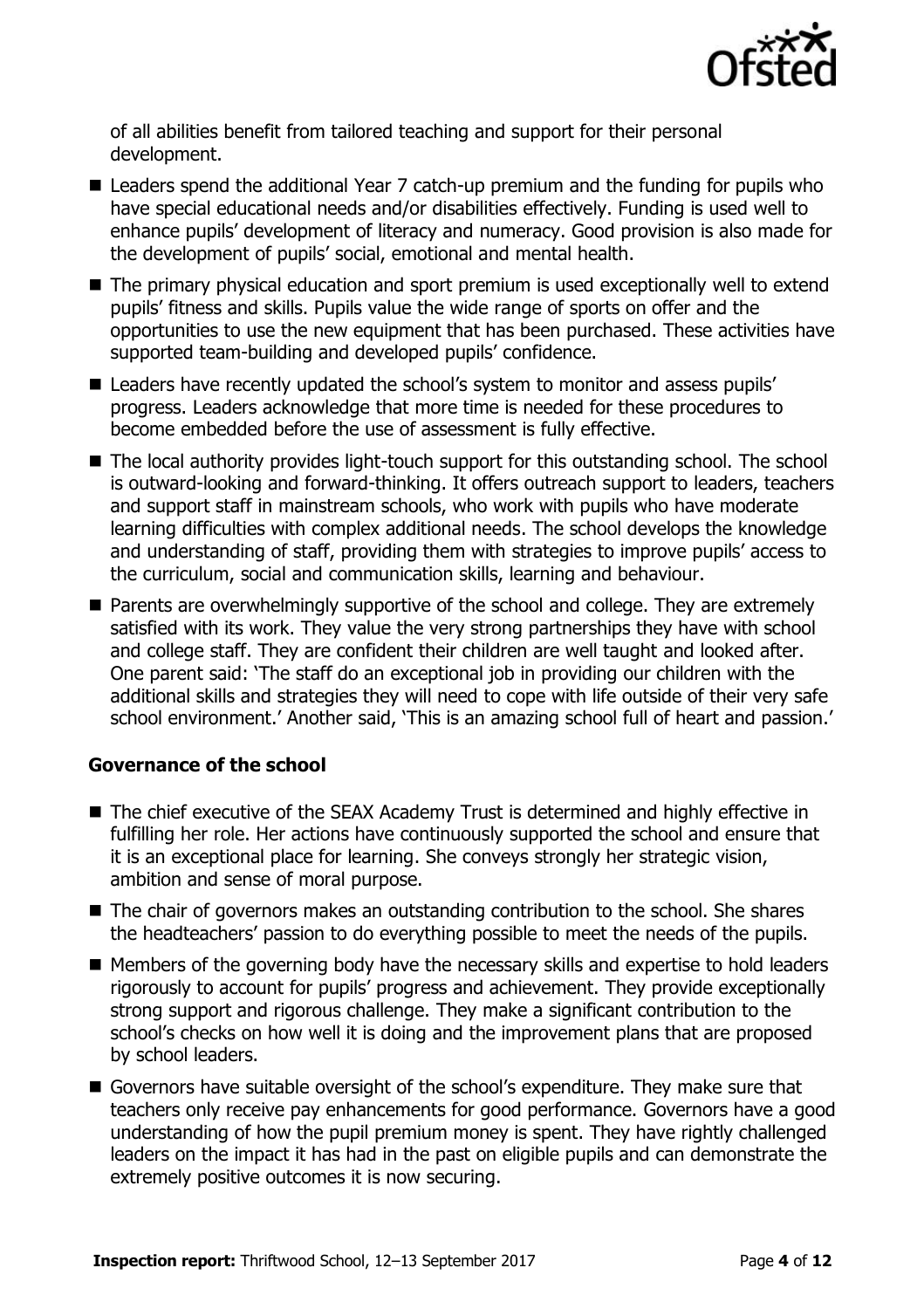

 Governors check the arrangements for safeguarding and work closely with leaders to keep pupils safe.

### **Safeguarding**

- The arrangements for safeguarding are effective.
- Rigorous checks regarding the suitability of staff and volunteers are made and the school maintains its single central record of these checks accurately.
- All policies and procedures are in place and reflect the latest national guidance. Staff are very well trained in all aspects of safeguarding. Detailed risk assessments are regularly updated.
- **Pupils say that they feel safe at school and enjoy their lessons. They are taught how to** keep themselves safe through a well-balanced curriculum which addresses aspects of personal safety. Their parents are in strong agreement that they are kept safe.

### **Quality of teaching, learning and assessment Outstanding**

- Teaching throughout the school and college promotes excellent learning for all pupils. Pupils are fully supported as soon as they join the school. Their individual needs are catered for precisely. The school prepares them well for the next stage of their education.
- Teachers are meticulous in their attention to detail when planning their lessons. They give careful thought to the type and location of activities, the resources, the preferred means of communication and the support each child will need to achieve their individual goals. Teaching staff then ensure that these plans are put into practice in the classroom effectively.
- Class teams, made up of a teacher and learning mentors, are extremely effective. They are fully aware of each pupil's needs and work together to achieve these.
- Classrooms are thoughtfully designed and stimulate the senses. Pupils understand the well-established classroom routines. Staff are highly skilled in encouraging pupils to manage their own behaviour, take increasing responsibility for their learning and become less reliant on adult direction.
- Communication strategies are used and reinforced consistently by all staff. This enables pupils to feel confident and self-assured. They make rapid progress in developing their independence skills. Pupils competently make choices and confidently express how they are feeling.
- Staff and learning mentors understand pupils' needs exceptionally well. Individual education plans are appropriate and reflect the school's holistic approach, identifying pupils' social development, personal care and educational development needs. Staff share information effectively and use their precise knowledge of each pupil to provide the right blend of challenge, encouragement and support.
- Literacy, numeracy and pupils' communication and language skills are taught very effectively. Pupils thoroughly enjoy learning and thrive in this caring environment.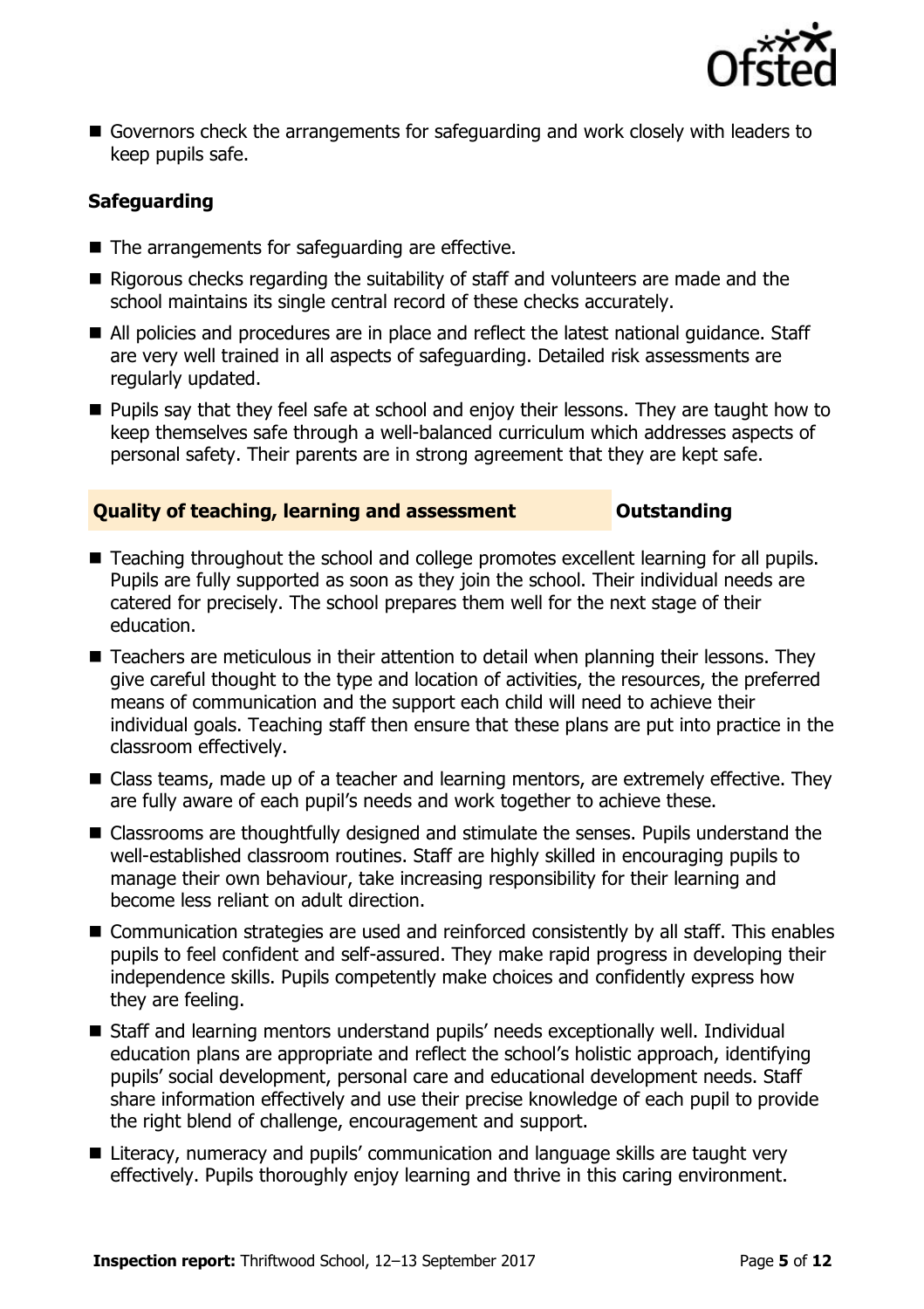

Additional activities, clubs and educational visits provide excellent opportunities to prepare each pupil for life in the community.

- Leaders and staff ensure that pupils have access to specialised furniture, equipment and learning resources that meet their specific needs. This enables them to access learning fully and make outstanding progress from their given starting points.
- The school provides a safe and stimulating environment which engages pupils in their learning. The school regards itself as an 'Outdoor School'. The extensive school grounds offer a wealth of opportunities for learning outside the classroom. Pupils develop self-esteem, self-confidence, resilience and risk-taking skills by experiencing the outside world beyond the classroom.
- **Parents and carers are extremely pleased with the progress their children make in** lessons, as are the pupils who spoke with the inspectors.

### **Personal development, behaviour and welfare <b>COUNGIST** Dutstanding

#### **Personal development and welfare**

- The school's work to promote pupils' personal development and welfare is outstanding.
- **Pupils settle into school quickly because of the excellent quality of support and care** they receive. They thrive on the encouragement they receive and display excellent attitudes to learning.
- Every pupil is known individually to staff. Staff provide pupils with high-quality care, support and advice to ensure that their personal development and welfare needs are met and that they achieve well.
- **Pupils do not hesitate in approaching teachers if they have any worries. They know** that teachers will provide the necessary support and action to resolve any concerns.
- **Pupils are taught to keep themselves safe in a number of ways. For example, they are** taught about e-safety, road safety and how to stay safe in the local community.
- Parents report that they are extremely happy with the school's care of their child. Parents overwhelmingly agreed that they would recommend the school to anyone.

#### **Behaviour**

- The behaviour of pupils is outstanding. Pupils thoroughly enjoy coming to this school and thrive in its warm friendly atmosphere.
- **Pupils greet visitors politely and are keen to promote their school and to talk about** what they have learned in lessons. Excellent relationships are evident throughout the school.
- **Pupils' behaviour around the school and the site is exemplary. They are polite, cheerful,** well mannered and highly respectful to other staff and pupils. The behaviour records show very few incidents of poor behaviour.
- The dining hall is a calm and cheerful place to be. Playtimes are fun. Pupils have an excellent range of resources that stimulate their imagination.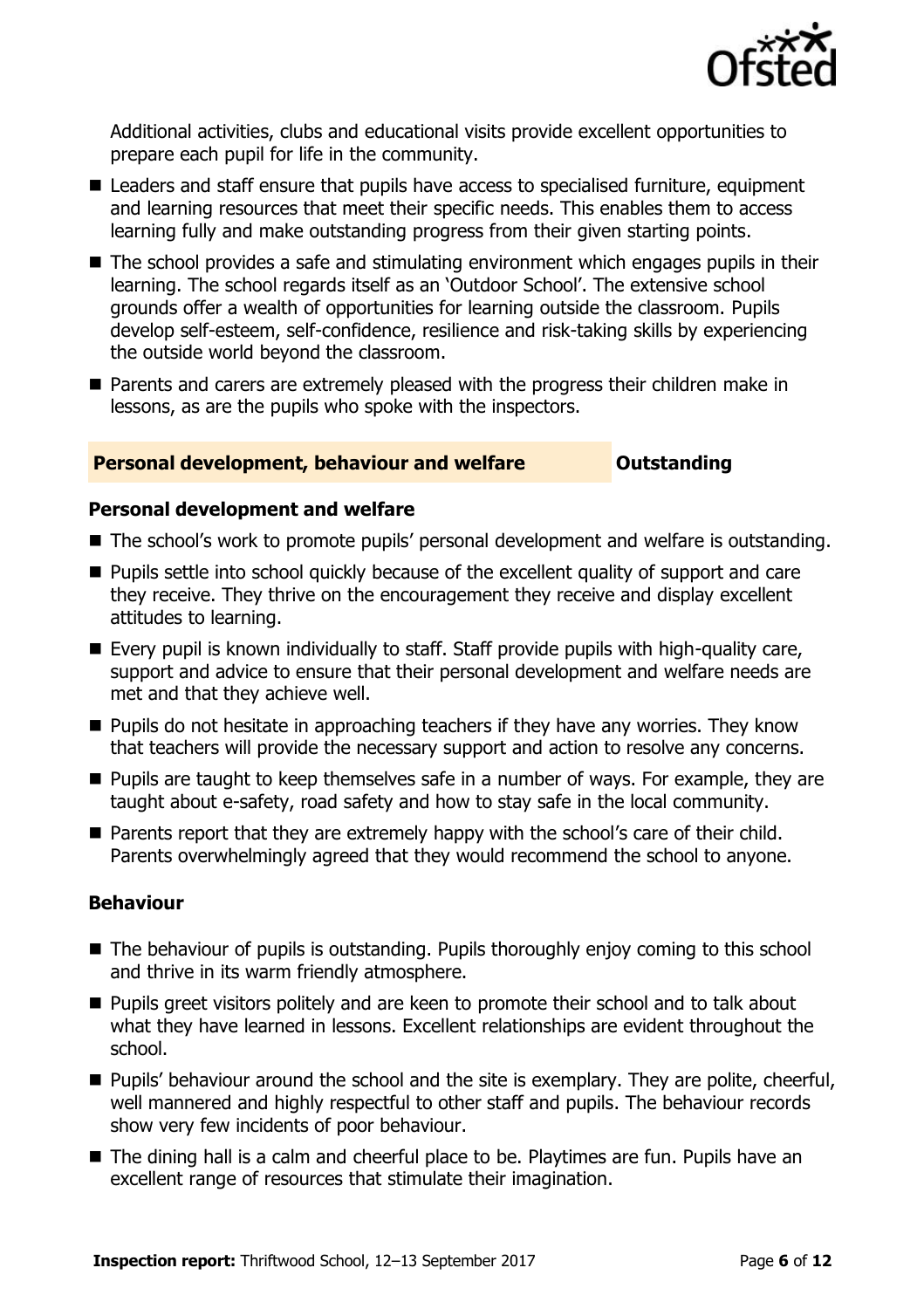

- Bullying in school is very rare. Discrimination of any kind is not tolerated. The use of derogatory language in school is non-existent.
- **Pupils attend regularly and are punctual. As a result, pupils' attendance is well above** average. Those pupils who attend less frequently have a medical reason for this. Persistent absence is very low.
- **Pupils arrive at school each day with happy smiles and pleasant greetings for staff and** other pupils.
- The school site is secure and supervised well. The school environment is free from litter and graffiti.

### **Outcomes for pupils Outstanding**

- The school is exceptionally successful in teaching pupils how to communicate their thoughts, feelings and needs in a positive way. This reduces their anxiety and enables them to focus much better in lessons. It also enables them to learn to manage their own behaviour and remain calm at other times of the day, such as lunchtimes. This is a significant achievement, and an important factor in why their progress in lessons is outstanding.
- **Pupils in all key stages and in all groups make equally strong progress. Teachers adapt** activities exceptionally well to take account of each pupil's learning needs. Pupils make significant gains in their self-confidence and self-esteem thanks to the carefully tailored programmes they are taught.
- The progress and achievement of pupils in receipt of the Year 7 catch-up funding and those entitled to pupil premium funding are similar to or better than those of others in the school. Each child, including the most able, receives an extremely high level of individual teaching and support which are carefully tailored to their needs. The welljudged use of funding in music therapy enhances communication, engagement and physical development. This encourages pupils to achieve their full potential.
- $\blacksquare$  The outstanding use of communication techniques is a strength of the school. There are frequent opportunities to communicate using gestures, signs and symbols to drive progress at a rapid rate. Every pupil is able to express choice and respond to or ask questions.
- Inspectors observed pupils reading confidently in class with fluency and with good comprehension skills. Staff are effective in helping pupils to read or spell unfamiliar words.
- **Pupils who have attention deficit hyperactive disorders and autistic spectrum disorders** make outstanding progress in their sensory development. They are given clearly defined routines, allowing them to cooperate well and sustain concentration.
- The school's business and enterprise specialism has a prominent profile, providing an excellent means for pupils to apply their skills practically.

#### **16 to 19 study programmes CONSTANDING CONSTANDING CONSTANDING**

■ Leadership is outstanding. The headteacher's passion, commitment and determination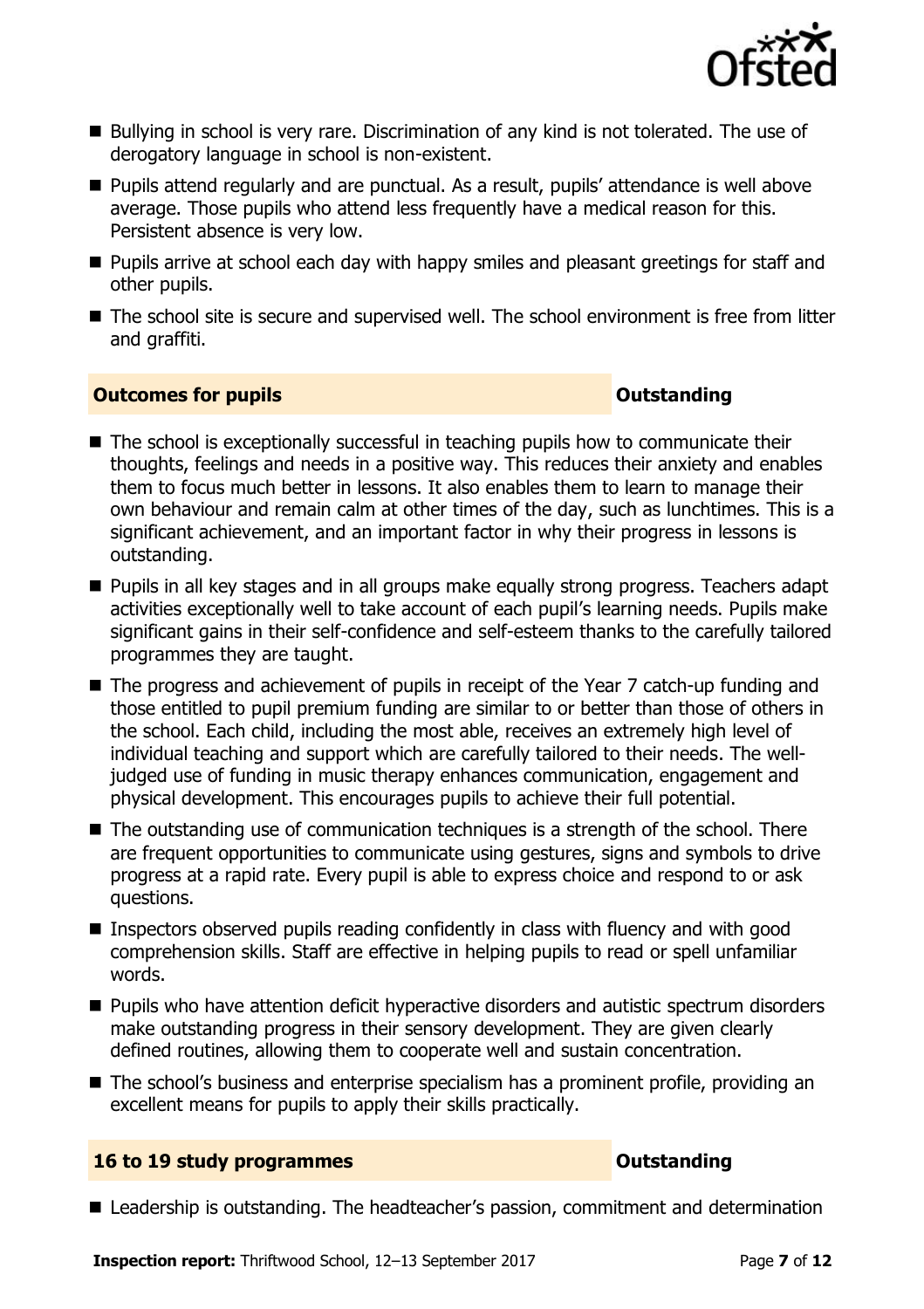

ensure that every student is given the best opportunity to succeed. She has created a culture of high expectations and continuous reflection and improvement. Leaders continuously drive improvement through their rigorous monitoring of the provision and outcomes. This ensures that the support for individual pupils' learning is the best it can be.

- The subjects and activities provided for students are highly appropriate and balance academic rigour with personal, social and emotional development extremely well. Each student has a personal learning pathway which is matched expertly to their specific needs and interests.
- Students' outcomes are outstanding because the quality of teaching is outstanding. Teachers promote students' maturity by enabling them to do things for themselves and by using age-appropriate resources. This prepares students for life beyond Thriftwood and ensures that they are ready to participate in the work environment and live purposeful, independent lives.
- Students continue to develop their literacy and numeracy skills. Teachers provide motivating activities to capture the interest of the students and encourage them to develop their reading, writing, communication and mathematical skills. They make excellent progress by learning to apply these skills in work-related tasks, travelling independently and in the community.
- Behaviour is outstanding because teachers encourage students to regulate their own behaviour, which they do exceptionally well. This underpins the inspired behavioural code of conduct that encourages students to behave as adults.
- Students achieve extremely well in a wide range of external accreditations, such as vocational courses and GCSEs in English and mathematics. An array of other accredited courses are completed by students, according to their ability and interests.
- All students who left the school in July 2016 gained accreditation and secured a place in further education. They have the knowledge and skills to cope with the demands of the next stage of their education.
- Students receive high-quality, independent quidance and advice from a specialist careers adviser. Work experience, externally and within school, is an integral part of students' education. As a result, they develop essential skills to use in the community.
- Enterprise skills are developed through community and charity events. At all times, there is a continual drive to develop students' skills for learning, life and employability.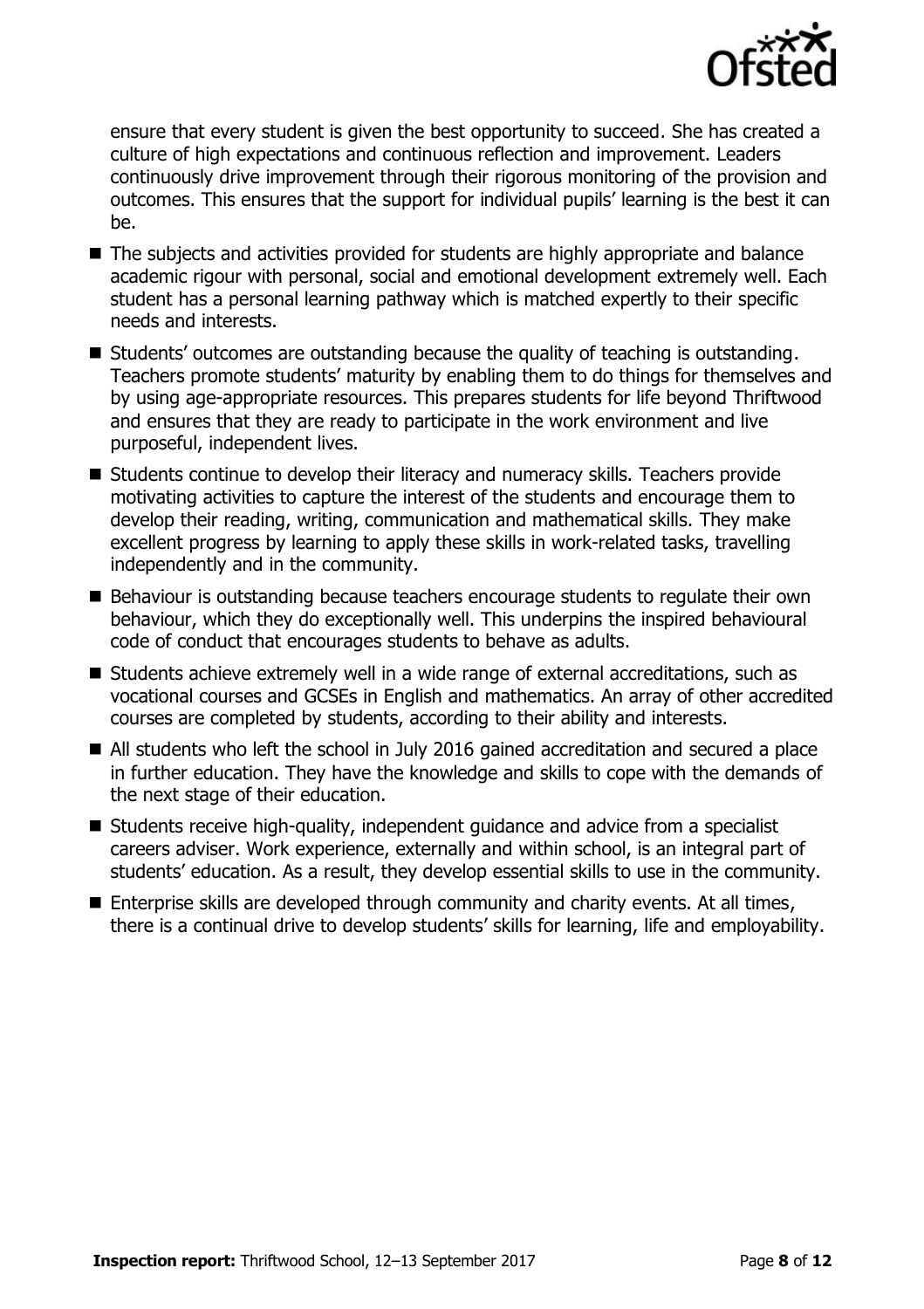

# **School details**

| Unique reference number | 137554   |
|-------------------------|----------|
| Local authority         | Essex    |
| Inspection number       | 10036252 |

This inspection of the school was carried out under section 5 of the Education Act 2005.

| Type of school                                           | All-through special                                          |
|----------------------------------------------------------|--------------------------------------------------------------|
| School category                                          | Academy special converter                                    |
| Age range of pupils                                      | 5 to 19                                                      |
| Gender of pupils                                         | Mixed                                                        |
| Gender of pupils in 16 to 19 study<br>programmes         | Mixed                                                        |
| Number of pupils on the school roll                      | 217                                                          |
| Of which, number on roll in 16 to 19 study<br>programmes | 57                                                           |
| Appropriate authority                                    | Board of trustees                                            |
| Chair                                                    | <b>Anne-Marie Briggs</b>                                     |
| <b>Headteachers</b>                                      | Mrs Georgina Pryke [School]<br>Mrs Elizabeth Smart [College] |
| <b>Telephone numbers</b>                                 | 01245 266 880 [School]<br>01245 262 779 [College]            |
| <b>Website</b>                                           | www.thriftwoodschool.com                                     |
| <b>Email address</b>                                     | admin@thriftwoodschool.com                                   |
| Date of previous inspection                              | Not previously inspected                                     |

### **Information about this school**

- Thriftwood School is part of the SEAX Trust. It is a multi-academy trust in Essex, established by the Special School Sector in April 2015. Its vision is to provide outstanding educational experiences for children and young people who have special educational needs. It also puts the well-being and achievement of pupils at the heart of all decision-making.
- The school caters for pupils with moderate learning difficulties and additional complex needs. The Apex, a part of Thriftwood School, is a community centre providing support for children and families.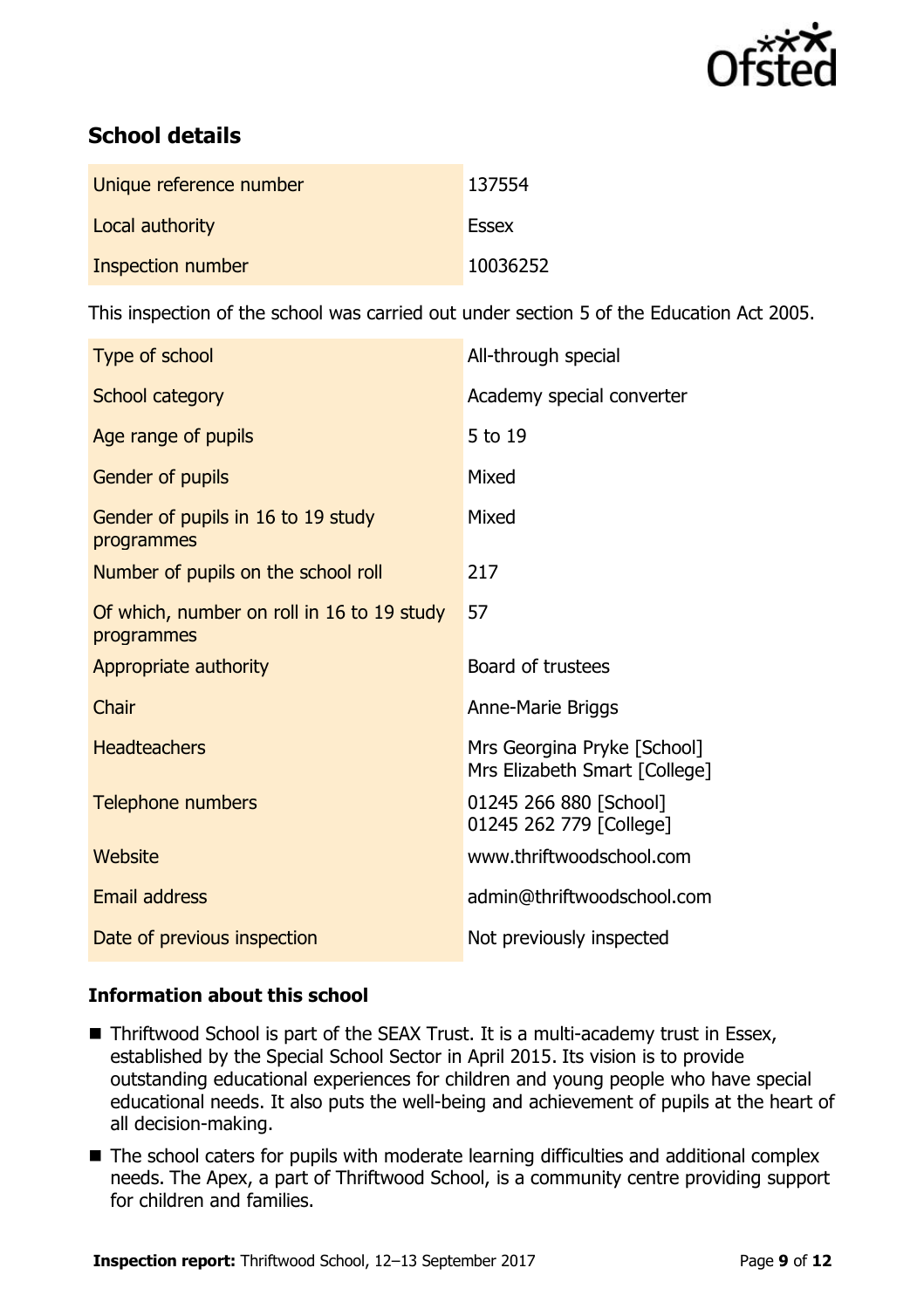

- Thriftwood College, which is part of Thriftwood School, provides education for students with moderate learning difficulties, including autistic spectrum disorders, between the ages of 14 and 19.
- All pupils have a statement of special educational needs or an education, health and care plan.
- The proportion of pupils from minority ethnic backgrounds is well below average. The proportion of pupils who speak English as an additional language is well below the national average.
- The proportion of pupils eligible for pupil premium funding is above average.
- Three times as many boys as girls currently attend the school.
- A small proportion of pupils are looked after by the local authority.
- The school does not currently use the services of any alternative providers.
- The school meets requirements on the publication of specified information on its website.
- The school complies with Department for Education guidance on what academies should publish.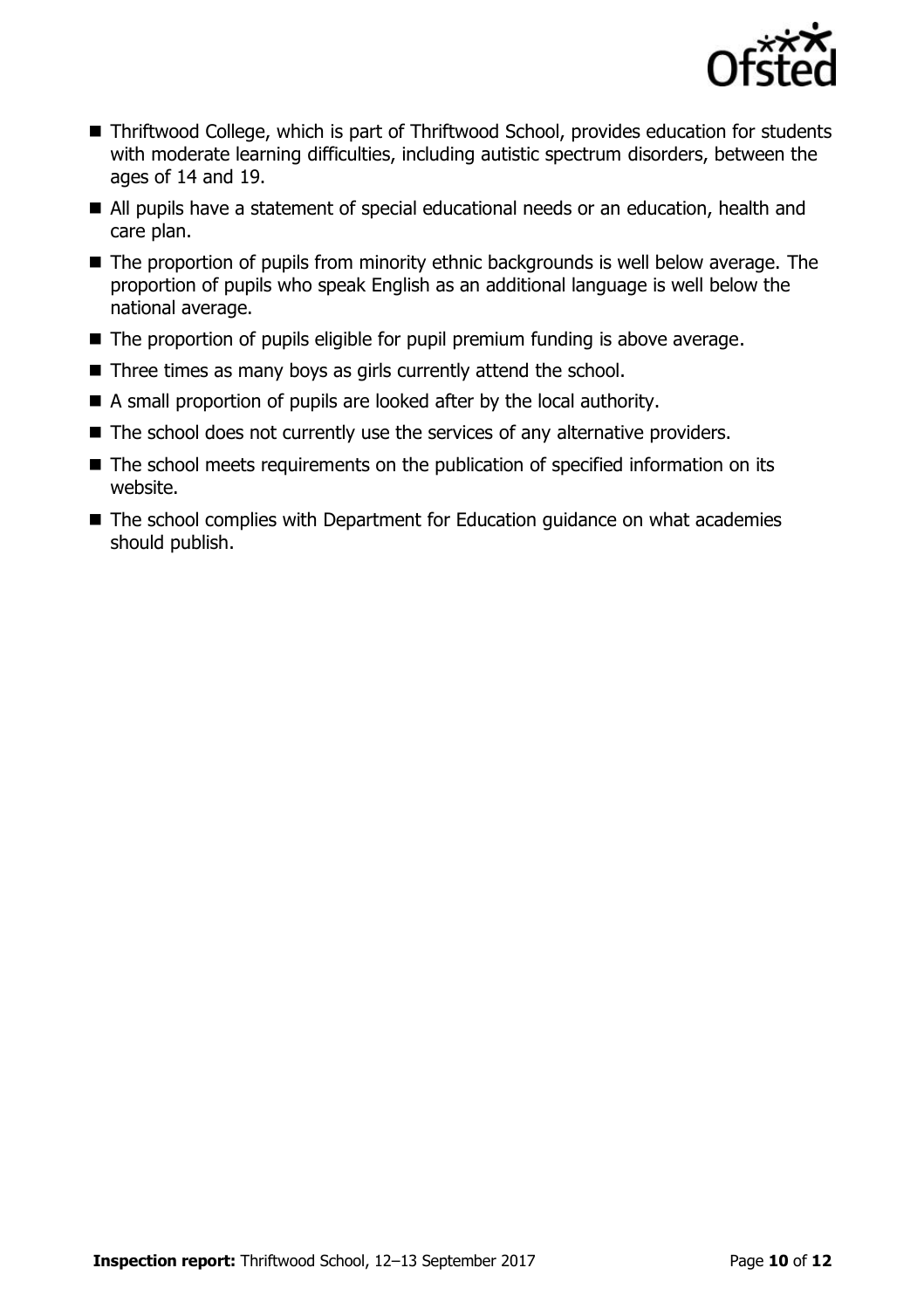

# **Information about this inspection**

- This inspection was carried out with one day's notice.
- Inspectors observed learning across nearly every year group and across a range of subjects. The vast majority of these observations were carried out jointly with senior leaders. Inspectors looked at the work in pupils' books. They listened to pupils read and talked to them about their work.
- A wide range of documents and policies were looked at, including safeguarding documentation and records of attendance. Inspectors scrutinised the school's selfevaluation and development plans. They looked at policies, records of attendance and behaviour and the school's single central record of vetting checks.
- Meetings were held with the two headteachers and other leaders, groups of pupils, governors and the trust's chief executive officer. Inspectors spoke with staff and pupils throughout the two days. The lead inspector spoke on the telephone with a representative of the local authority.
- Ouestionnaires submitted by 51 members of staff were scrutinised. Inspectors gathered the views of parents by speaking to some of them at the school gate, analysing the 42 responses to the Parent View questionnaire and considering the 43 text responses. Pupil questionnaire responses were viewed.

### **Inspection team**

| Stefanie Lipinski-Barltrop, lead inspector | Her Majesty's Inspector |
|--------------------------------------------|-------------------------|
| <b>Gary Rawlings</b>                       | Ofsted Inspector        |
| Sue Cox                                    | Ofsted Inspector        |